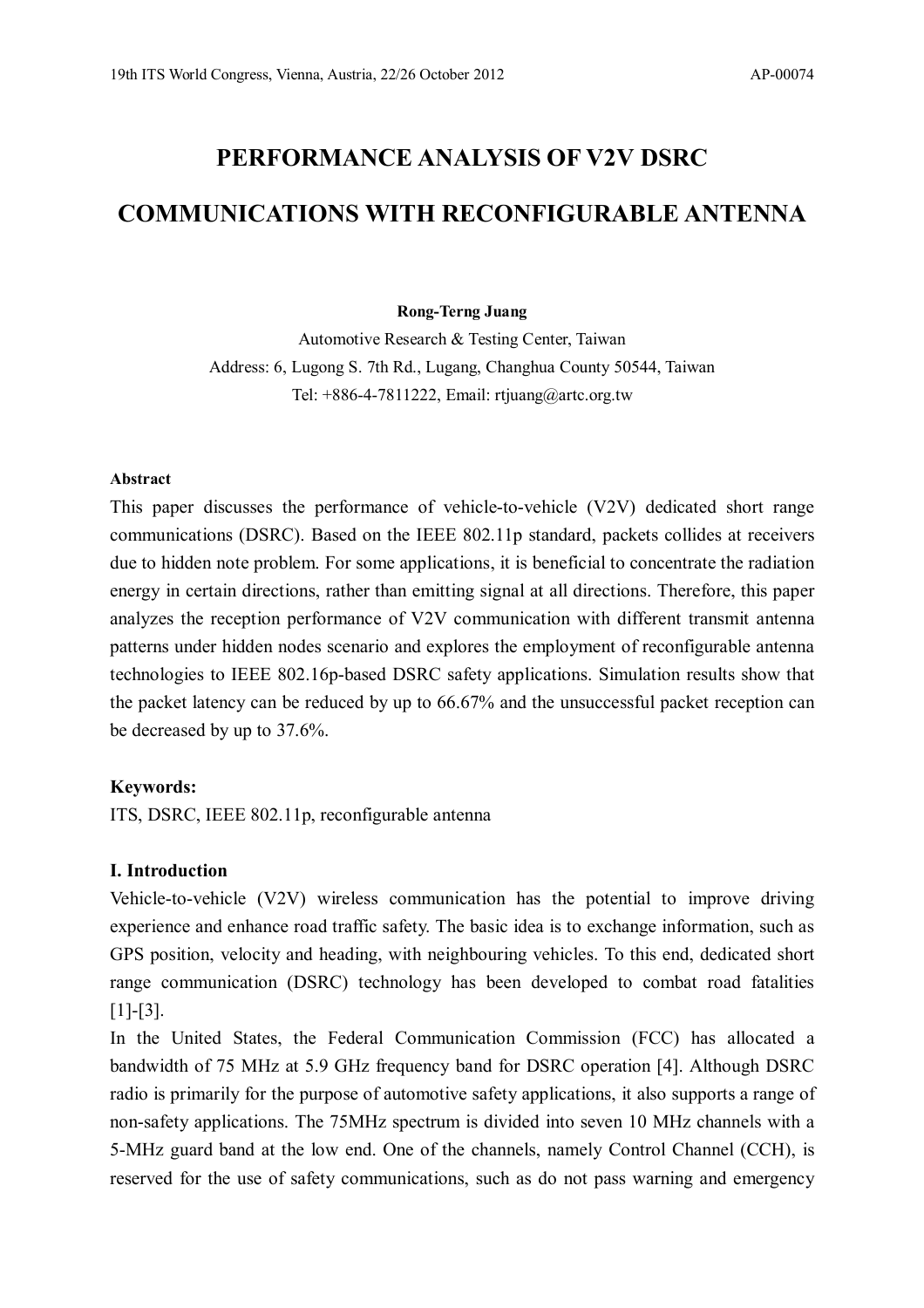electronic brake lights [6]. The remaining six channels, referred to as service channels (SCHs), are to be used for a range of non-safety applications, from electronic toll collection to multimedia downloading [7]. The switching among these channels is defined in IEEE 1609.4 [8].

A WLAN-based DSRC radio has been standardized for V2V and vehicle-to-infrastructure (V2I) communications. Its medium access rules are specified in IEEE 802.11p [3], an amendment to the familiar IEEE 802.11 (WLAN) standard. The basic medium access scheme is the well know Carrier Sense Multiple Access with Collision Avoidance (CSMA/CA) [3],[9], which is effective when the medium is not heavily loaded.

For V2V safety applications, broadcast reliability is one of the major performance concerns. However, the IEEE 802.16p-based DSRC radio may suffer from packet collision due to hidden node problem [10]. This problem in Infrastructure-based wireless networks has been extensively studied in the past [11]. However, the results of these studies cannot be directly applied to V2V communication scenarios because of the fundamental differences between infrastructure-based wireless network environments and vehicular ad-hoc network environments. Therefore, this paper addresses the hidden node problem in V2V safety applications by evaluating and analyzing the reception performance of IEEE 802.11p-based DSRC radio.

The rest of this paper is organized as follows. Section II presents the system model and Section III unveils the proposed scheme. Section IV explores the V2V communication performance by numerical simulations. Finally, Section V provides some concluding remarks.

# **II. System Model**

Figure 1 illustrates a one-dimensional highway environment, on which DSRC-equipped vehicles are randomly placed according to Poisson process [12]. That is the V2V distance is negative-exponentially distributed and the number of vehicles in a constant distance is Poisson distributed. Mathematically, The exponential probability density function and Poisson probability density function are respectively defined as

$$
f(d) = \frac{1}{\mu} e^{-\frac{d}{\mu}}, \text{ and} \tag{1}
$$

$$
f(n) = \frac{1}{n!} e^{-\lambda} \lambda^n,
$$
 (2)

where  $\mu$  is the average V2V distance and  $\lambda$  is the average vehicle number per meter. All the vehicles are assumed to move in the same direction and exchange information with neighbours through broadcasting.

According to the IEEE 1609.4 specification, the operation of DSRC channel switching between CCH and SCHs is in a time division manner. Time is segmented into frames, each of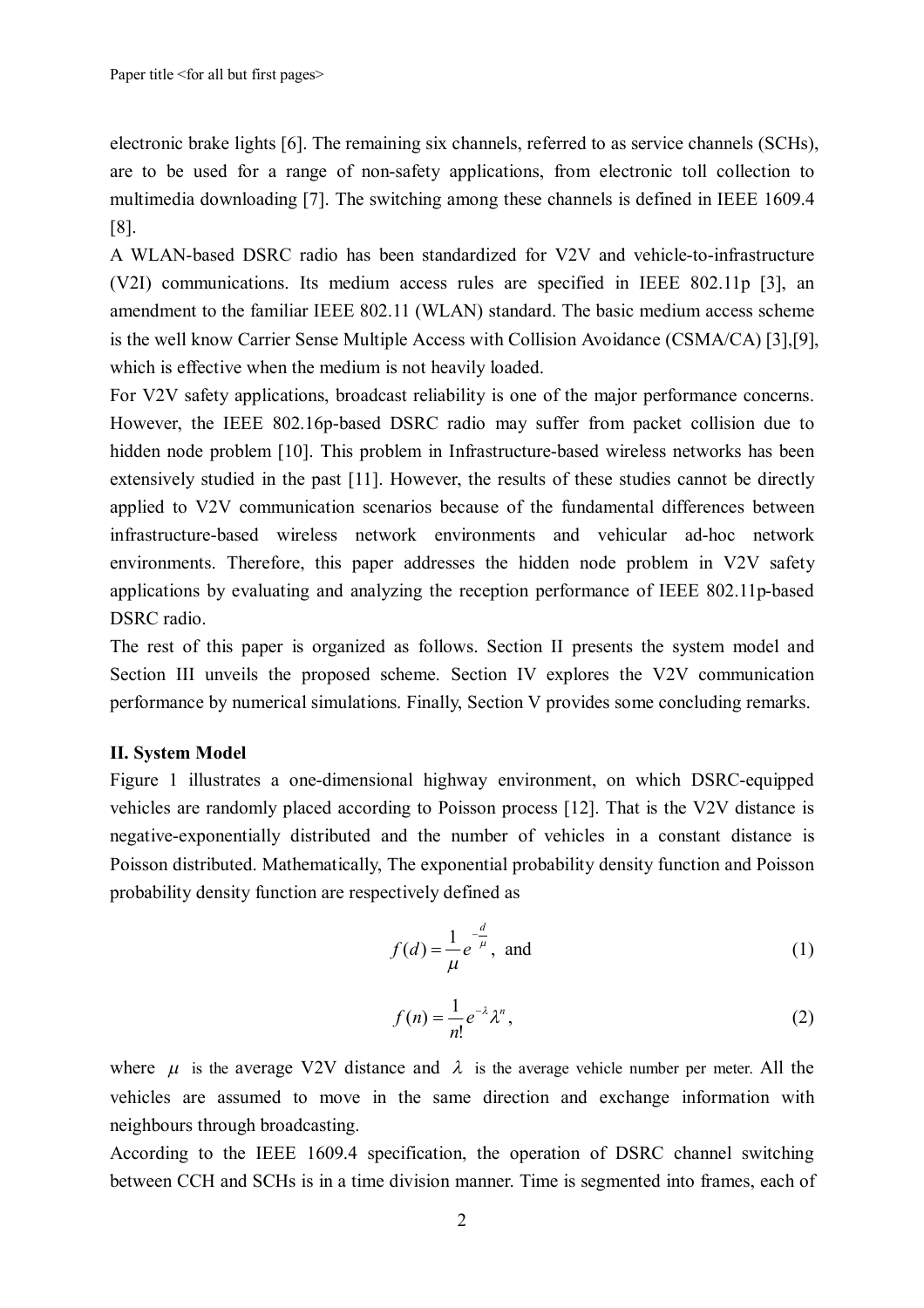duration 100 ms. Each frame consists of one CCH interval of 50 ms followed by one SCH interval of 50 ms. Safety information is set on the CCH in a regular basis. In this paper, each vehicle is assumed to randomly generate one packet of safety information during every CCH sub-frame. The packet size is 100 bytes [13] and is broadcasted at a rate of three Mbps. The wireless medium is shared among the vehicles based on the CSMA/CA protocol, which works as follows.



**Figure 1 – Illustration of hidden and in-range vehicle regions relative to centre vehicle**

Any vehicle has packets to send first senses the medium. If the medium is sensed idle then the vehicle begins transmitting one packet. If the medium is busy (i.e. some other vehicle is transmitting), then the vehicle defers its transmission to a later time based on a backoff process. The backoff process is to select a random interval between zero and contention window (CW) to wait before transmission. The backoff timer is in units of slot times with each slot time being 20 μs. The countdown begins when the wireless medium becomes idle, is interrupted during any non-idle slot times, and resumes when the medium returns to idle. The intention of this random backoff process is to implement channel access in a time-division multiplexing fashion. However, packet collision does occur due to hidden node problem, which is explained as follows.

As illustrated in Fig. 1, vehicle A can only pick up signals broadcasted from neighbouring in-range vehicles, because signal attenuates when propagating through space. This paper applies the commonly used path loss model,

$$
PL(dB) = 32.45 + 10n \log_{10} d + 20 \log_{10} f,
$$
\n(3)

where *n* is the path loss exponent ranging from two to four, *d* is the distance (in kilometers) between the transmitter and receiver, and *f* is the carrier frequency in MH*z*. The in-range vehicle region is defined as the maximum V2V communication range. Based on the CSMA/CA protocol, those vehicles within this region would avoid packet collision by sensing the wireless medium before transmission. The vehicle B in Fig. 1 is supposed to successfully receive the packet broadcasted from the vehicle A. Meanwhile, there are vehicles outside the range, which are known as hidden nodes. There is always a chance of these hidden vehicles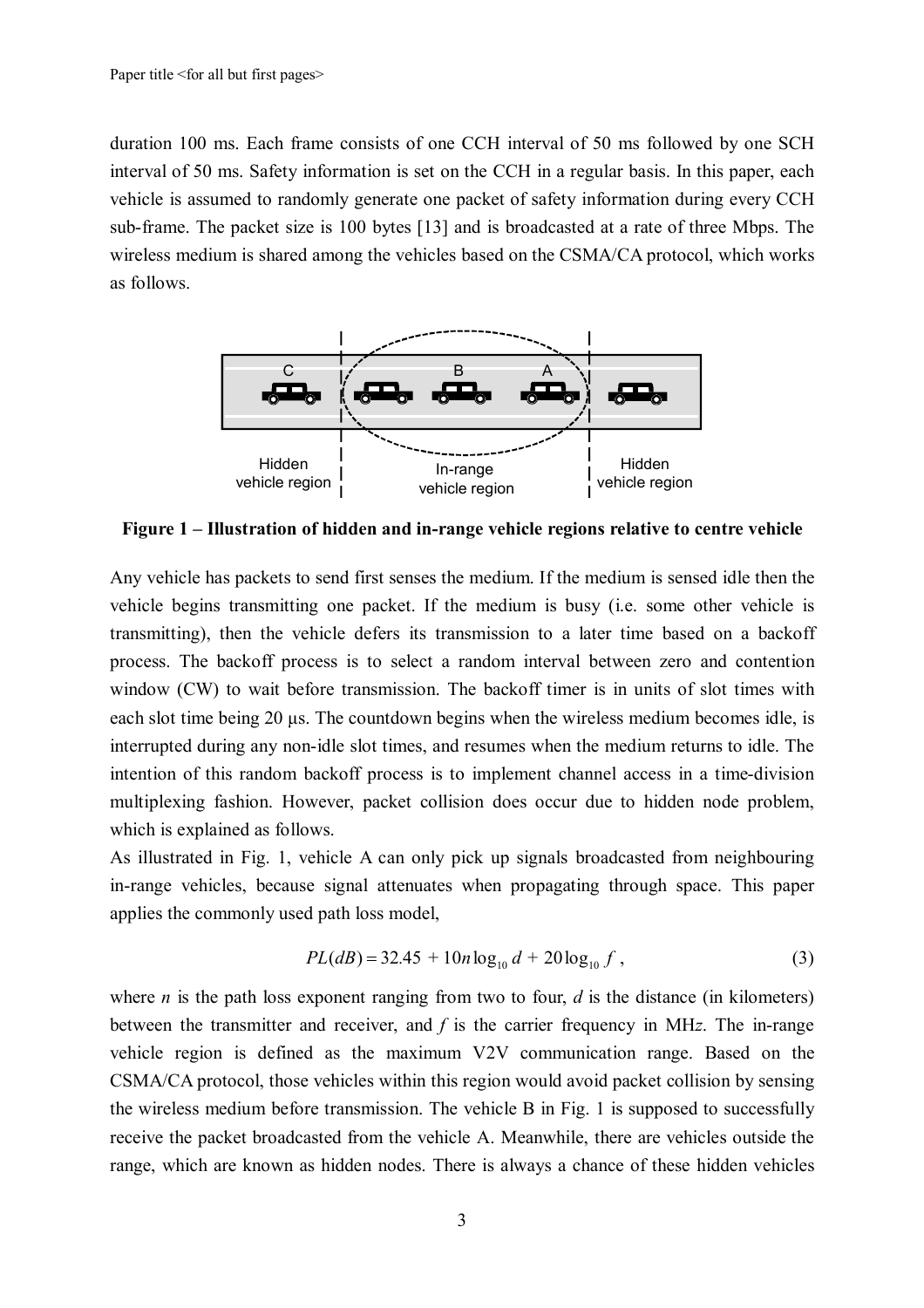broadcasting at the same time when the vehicle A is transmitting signal, because they are outside the communication range of the vehicle A and sense the medium as idle. Consequently, packet collision occurs at the vehicle B, resulting in failure packet reception.

### **III. Proposed Scheme**

For some V2I applications, such as payment at gas stations, the vehicle can simply transmit its signal at all directions through an omni-directional antenna. For some V2V applications, such as do not pass warning and emergency electronic brake lights, it is beneficial to concentrate the radiation of signal at certain directions through directional antennas. Figure 2 plots an omni-directional antenna radiation pattern and a commonly used directional antenna radiation pattern with gain at user direction  $\theta$  as  $G(\theta) = G_{\text{max}} - \min[12(\theta/70)^2, G_m]$ , where  $-180^{\circ} \le \theta \le 180^{\circ}$ ,  $G_{\text{max}}$ =0dBi and  $G_{\text{m}}$ =20dB.



**Figure 2 – Plots of different antenna patterns**

Figure 3 illustrates a V2V communication scenario where each vehicle broadcasts its signal at backward direction. By limiting the signal in certain directions, the hidden node problem can be alleviated since the potential hidden vehicles are reduced. Now, the vehicle B is able to receive signal from the vehicle A successfully, because the vehicle C would not cause interference even it is outside the communication range of the vehicle A.



**Figure 3 - Illustration a V2V broadcast through directional antenna**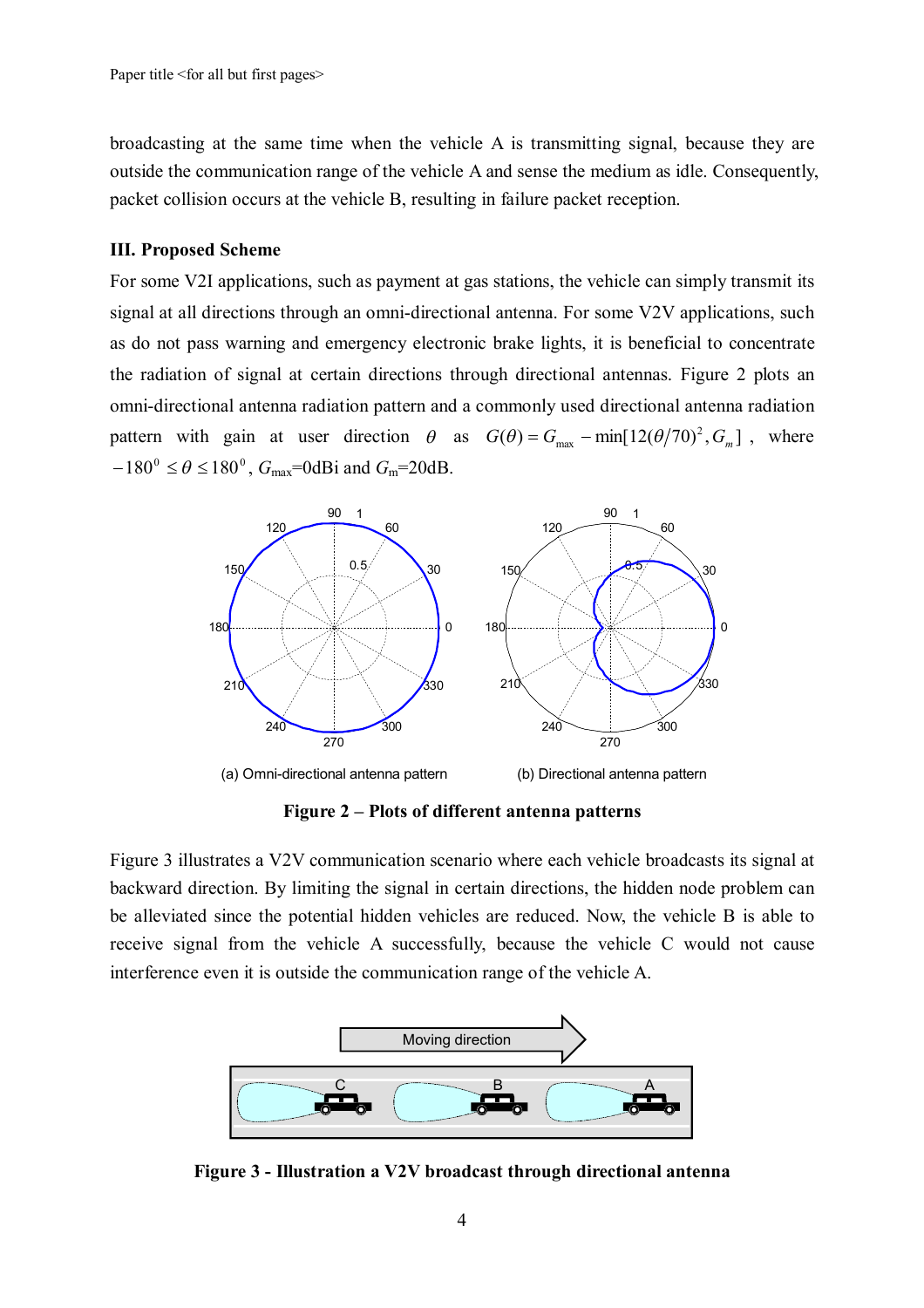Therefore, this paper proposes to equip vehicles with a reconfigurable antenna such as the planar electronically reconfigurable antenna [14]. The architecture of this reconfigurable antenna is based on a parasitic structure composed by a set of microstrip elements that can be electronically reconfigured by means of radio-frequency switches. As a result, the maximum values and zeros of the antenna pattern can be steered towards arbitrarily directions. Based on this reconfigurable antenna technology, the transmitter should adaptively radiate its signal in preferable directions according to its applications. Figure 4 reveals the concept of the proposed adaptive DSRC packet transmission scheme. All the arrival packets are held in a queue. Every vehicle accesses the wireless medium according to the CSMA/CA protocol. The transmitter sends one packet when the medium is available. Prior to the transmission, it reconfigures its antenna to a particular radiation pattern. By so doing, the hidden node problem is expected to be mitigated.



**Figure 4 – Illustration of the proposed adaptive packet transmission scheme**

Note that the antenna design and the mapping between packet and antenna pattern are out of the scope of this paper. The aim of this work is to analysis the performance of V2V communication with different transmit radiation patterns under hidden nodes scenario and explores the application of reconfigurable antenna technology to IEEE 802.11p-based DSRC systems. Accordingly, the communication performance of vehicles with the two radiation patterns shown in Fig. 2 will be presented in the next section.

## **IV. Simulation Results**

The simulation scenario is a one-dimensional highway environment, with length of three kilometres. Sixty vehicles are randomly dropped on the highway according to Poisson process. The transmit power of each vehicle is 10dBm and the path loss exponent in (3) is set as three. The receiving sensitivity is assumed to be -95dBm, resulting in an maximum communication range of 800 meters.

In the simulations, fifty runs of Monte Carlo simulation were performed, with each run lasting for 100 frames. To evaluate and quantify the system performance, multiple metrics are considered, including 1) packet latency, defined as the interval between the time one packet is generated and the moment it has been transmitted, 2) packet dropping rate, which is the probability that one packet cannot be transmitted by the end of the frame, 3) packet collision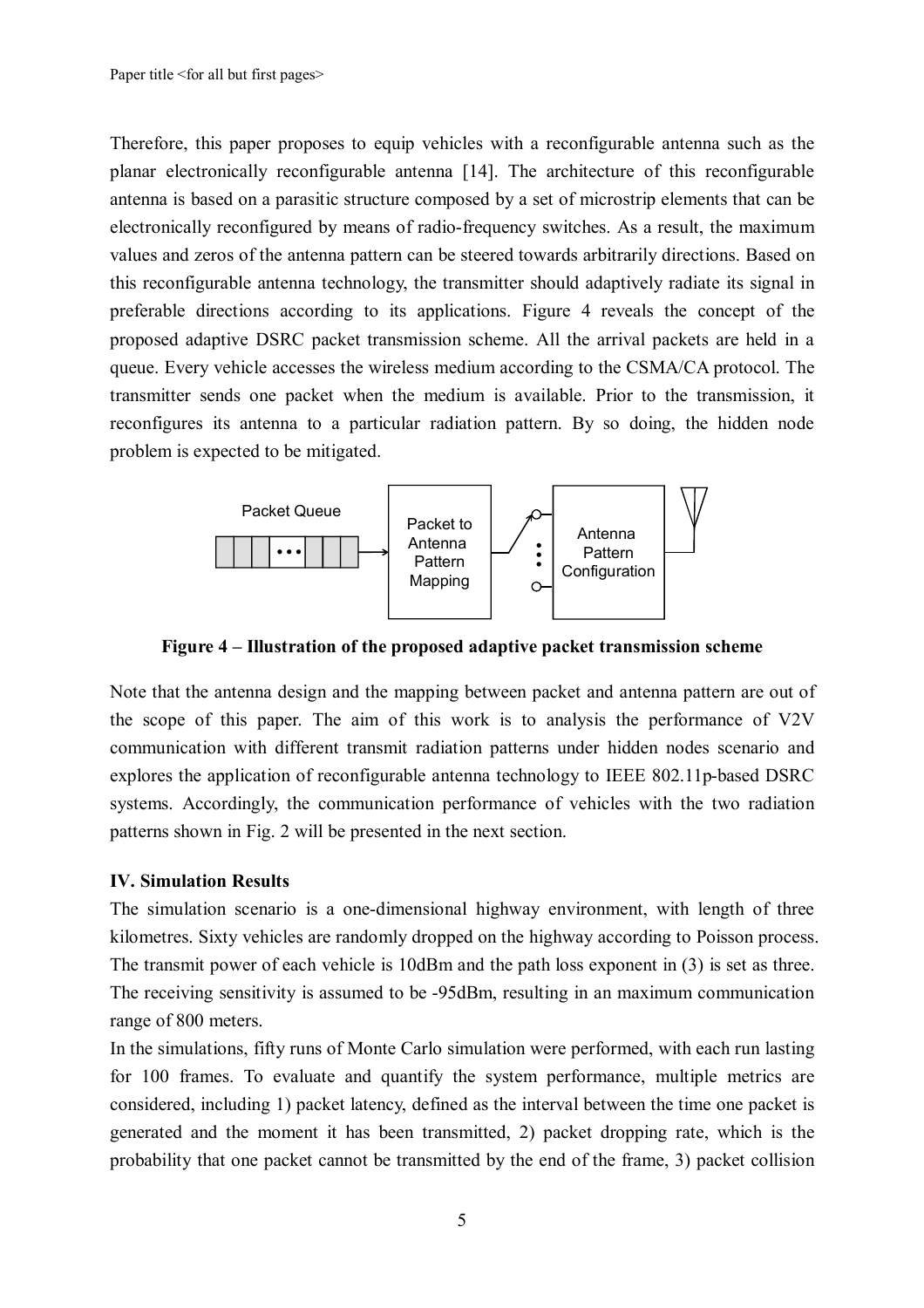rate, defined as the probability of two or more packets collided at one receiver, and 4) received signal-to-interference-plus-noise ratio (SINR) of the collided signal. The packet latency and dropping rates are the performance measures at transmitters while the packet collision and SINR are the measures at receivers.

Figure 5 shows the cumulative distribution function (CDF) of packet latency in units of slot times, where the conventional method represents packet transmission by using omni-directional antenna. For the conventional scheme, one packet can be delayed for as long as 150 slot times for 90% of the transmitters, while most packets can be sent within 55 slot times by using the proposed one. Figure 6 plots the CDF of packet dropping rate. If the maximum acceptable dropping rate is set as 5%, then the percentage of qualified transmitters can be increased from 57.2% to 98.2% by using the proposed method. To sum up, the sender can utilize the wireless channel more effectively by using the proposed adaptive packet transmission scheme.



**Figure 5 - Comparison of packet latency**

Besides the transmission performance, packet receptions are discussed as follows. Figure 7 plots the CDF of packet collision rate. The proposed scheme outperforms the conventional one as 90% of the receivers experience lower collision rates of less than 0.43, down about 20% from 0.51. Here, any packet interfered by another one is counted as one collision, despite the level of the interference. Yet there are changes that the receiver successfully decodes the collided packets at the present of weak interference. Therefore, the SINR of the collided packets is also evaluated, as shown in Fig. 8. If the minimum requirement of the received SINR is set as 3 dB, then 60% of the collided packets can end up with successful receptions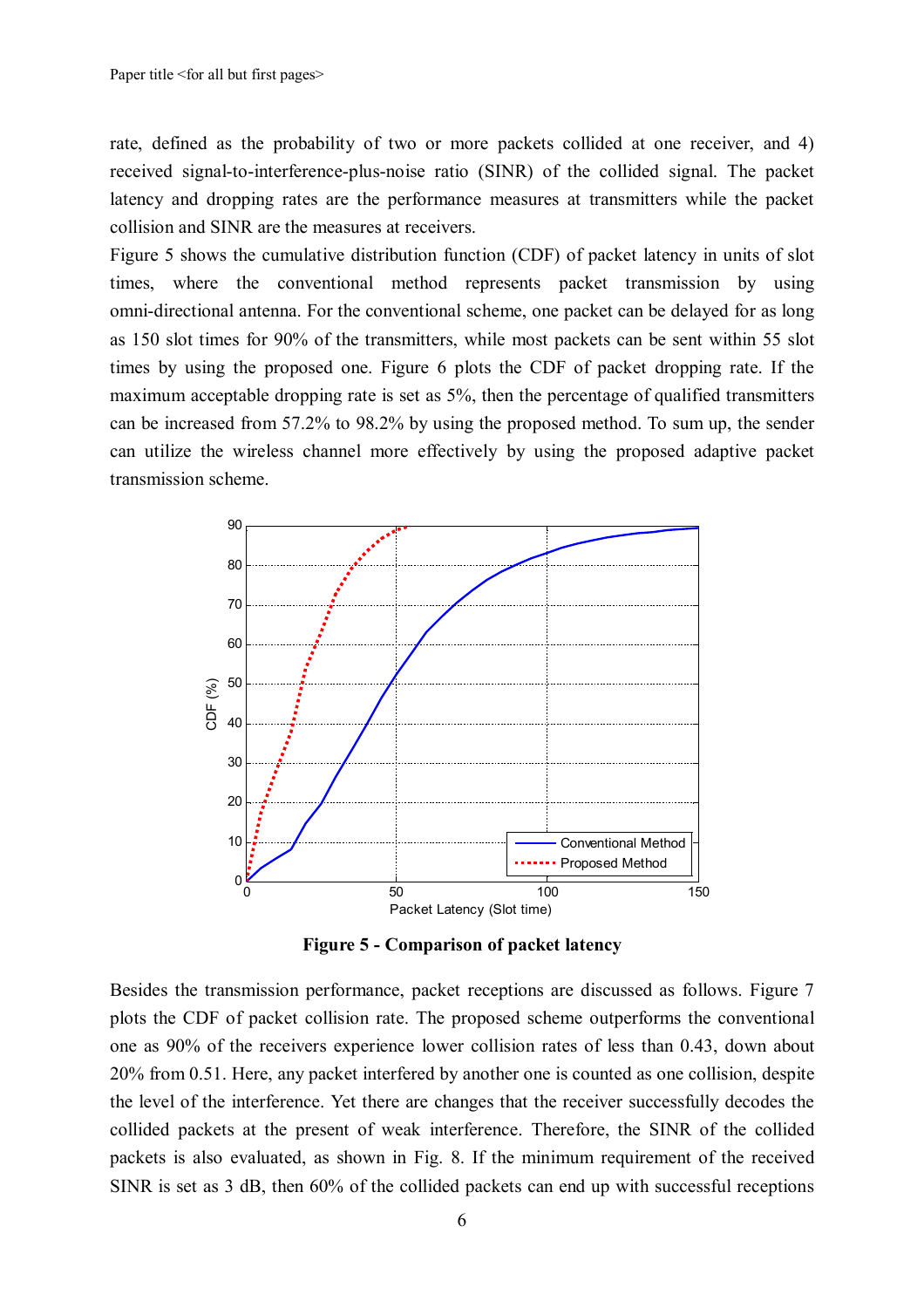by using the proposed scheme, while only 46% of them can be decoded by using the conventional one. Meanwhile, the packet collision rate along with the SINR of the collided packets translate that, for 90% of the receivers, the unsuccessful packet receptions can be decreased from 27.54% by up to 37.6% to 17.2%.



**Figure 6 - Comparison of packet dropping rate**



**Figure 7 - Comparison of packet collision rate**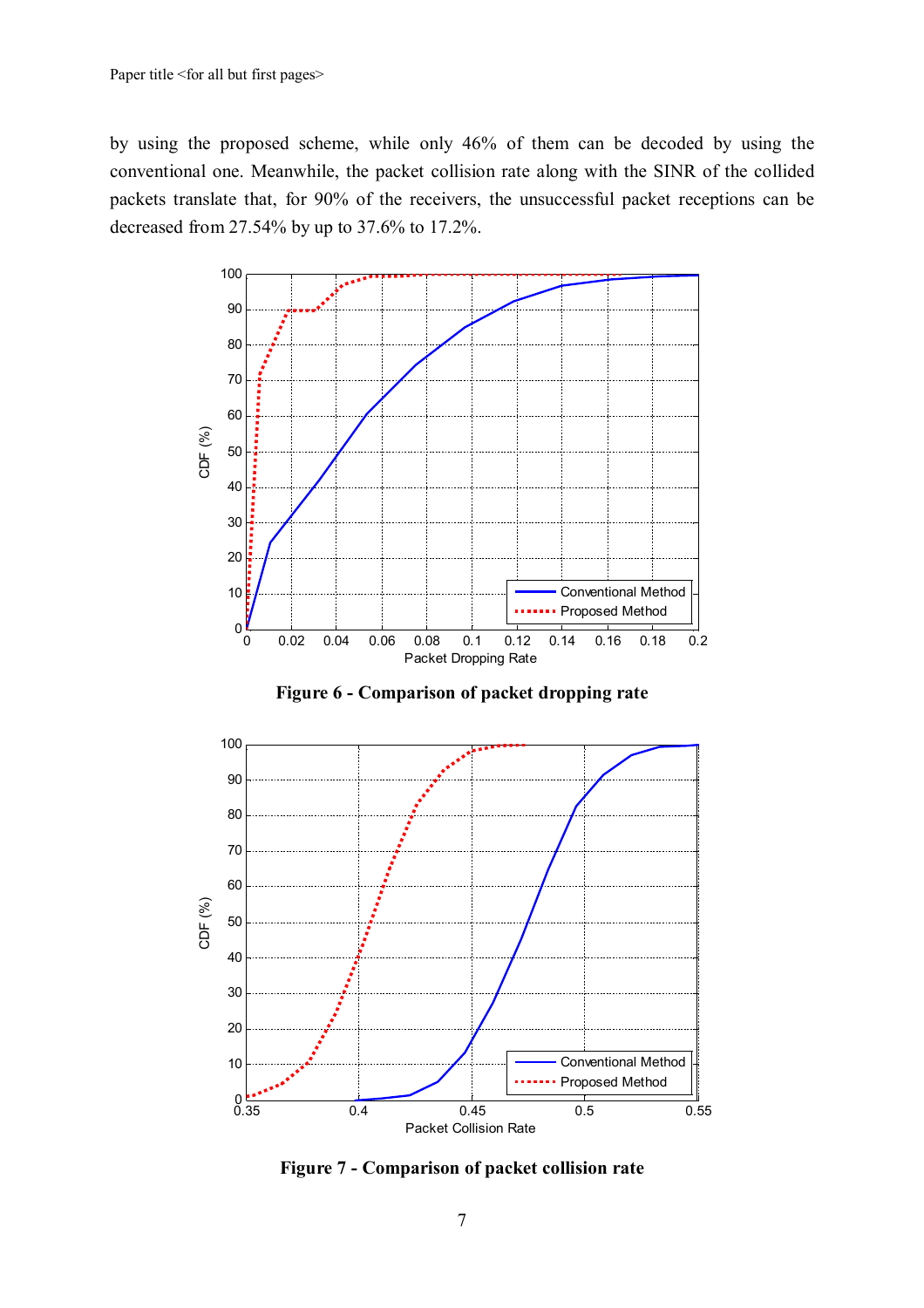

**Figure 8 - Comparison of signal SINR of collided packets**

So far, this paper has demonstrated the numerical simulations of V2V DSRC communications. To verify the performance of the proposed scheme, there are real-world experiments afoot in our facility's automotive proving ground, where 10 DSRC road side units have been deployed. These real-world data collections will be presented in the near future.

# **V. Conclusions**

This paper has presented the performance analyses of the IEEE 802.16p-based DSRC radio. It suggests to apply adaptive antenna technologies to V2V communications in order to improve the utilization efficiency of the wireless channel. The essential idea is to send information at particular directions according to the associated applications, thus alleviating the probability of packet collisions. By using the reconfigurable antenna, the packet latency can be reduced by up to 66.67% for 90% of the transmitters and that the unsuccessful packet receptions can be decreased by up to 37.6% for 90% of the receivers, compared to using omni-directional antenna. To sum up, the proposed scheme is superior by providing high communication reliability with lower latency, fewer dropped packets, and less collisions for the IEEE 802.16p-based DSRC systems.

# **Acknowledgement**

This work was supported by Department of Industrial Technology, Ministry of Economic Affairs, Taiwan, under Project 101-EC-17-A-01-05-0843.